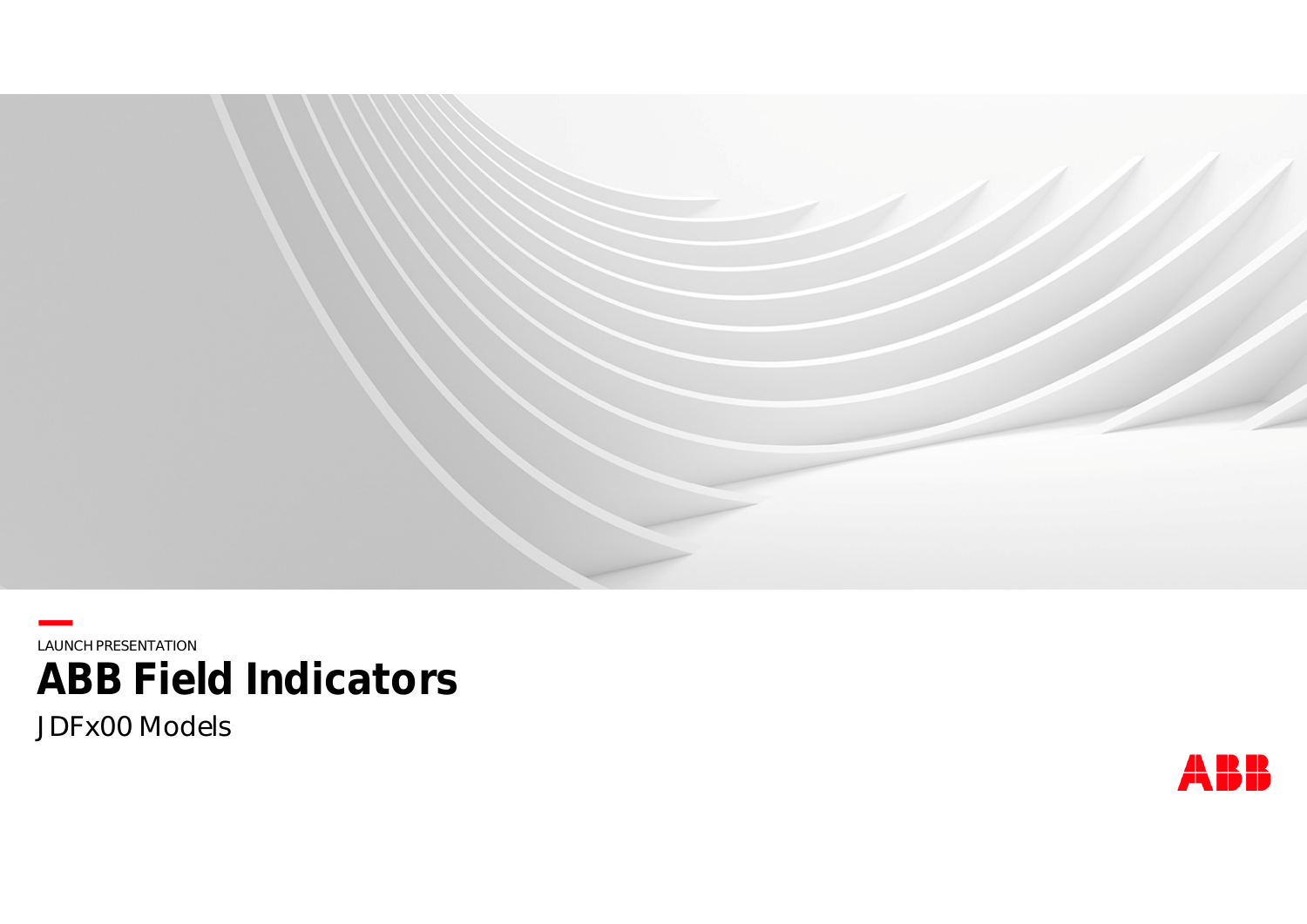## **— What does the customer needs?** JDFx00 Field Indicators

#### **Voice of the Customer Customer Needs**

- I need to check on variables from a remote location, cannot keep going back to the control room
- I need to have access to measurement points that are difficult to reach
- I need a device reliable and simple to control
- I work with an analog device or a FOUNDATION™ Fieldbus and I have devices of different brands in my system / plant
- I need to operate / configure FF devices from the field in case of necessity
- I need to set process controls when in front of measurement points



**Remote Visibility**



**Delocalization of process control and indicator configuration in the field**



**Fitting into the existing network**

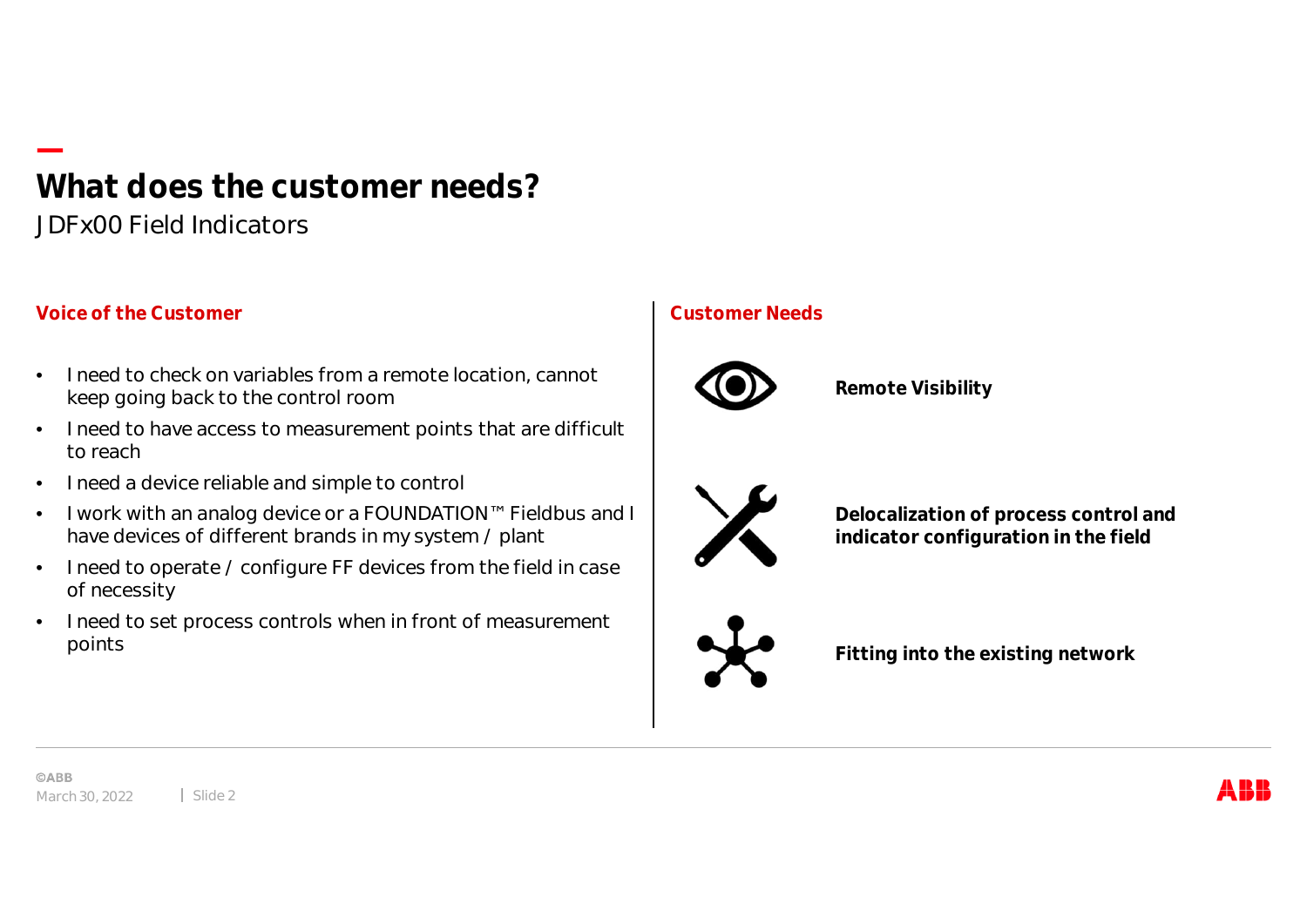## **— Target Markets and Potential Applications** JDFx00 Field Indicators

- Indicators must be designed for all-weather performances are needed.
- Indicators must be vibration and corrosionresistant, as well as certified for use in hazardous areas
- Potential applications/plants can be:
	- Steel plants
	- Oil and gas refining
	- Transportation
	- Storage tank indication
	- Chemical processing
	- Storage stations
	- Ideally any process that requires remote measures visibility

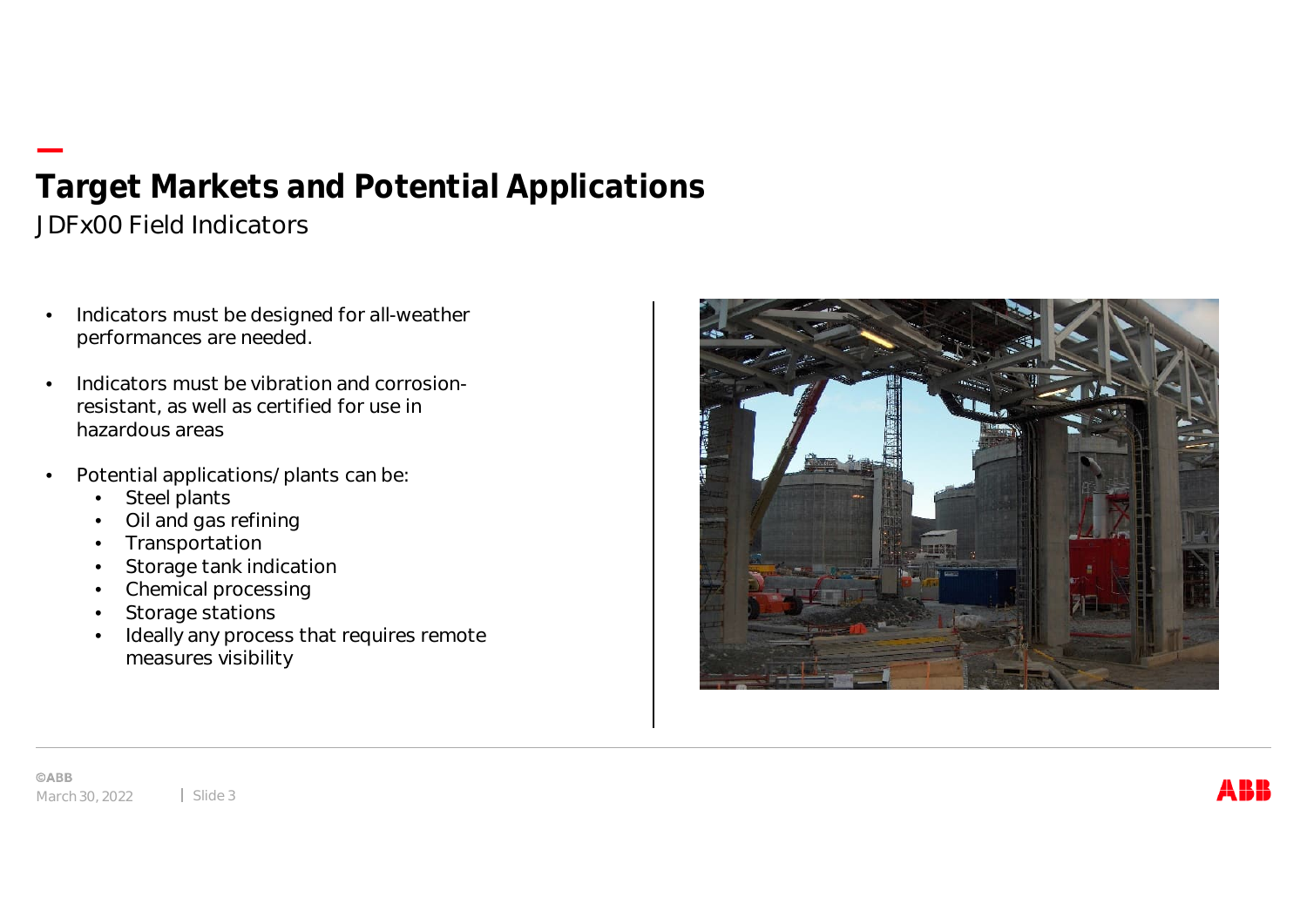# JDF300 - Foundation Fieldbus indicator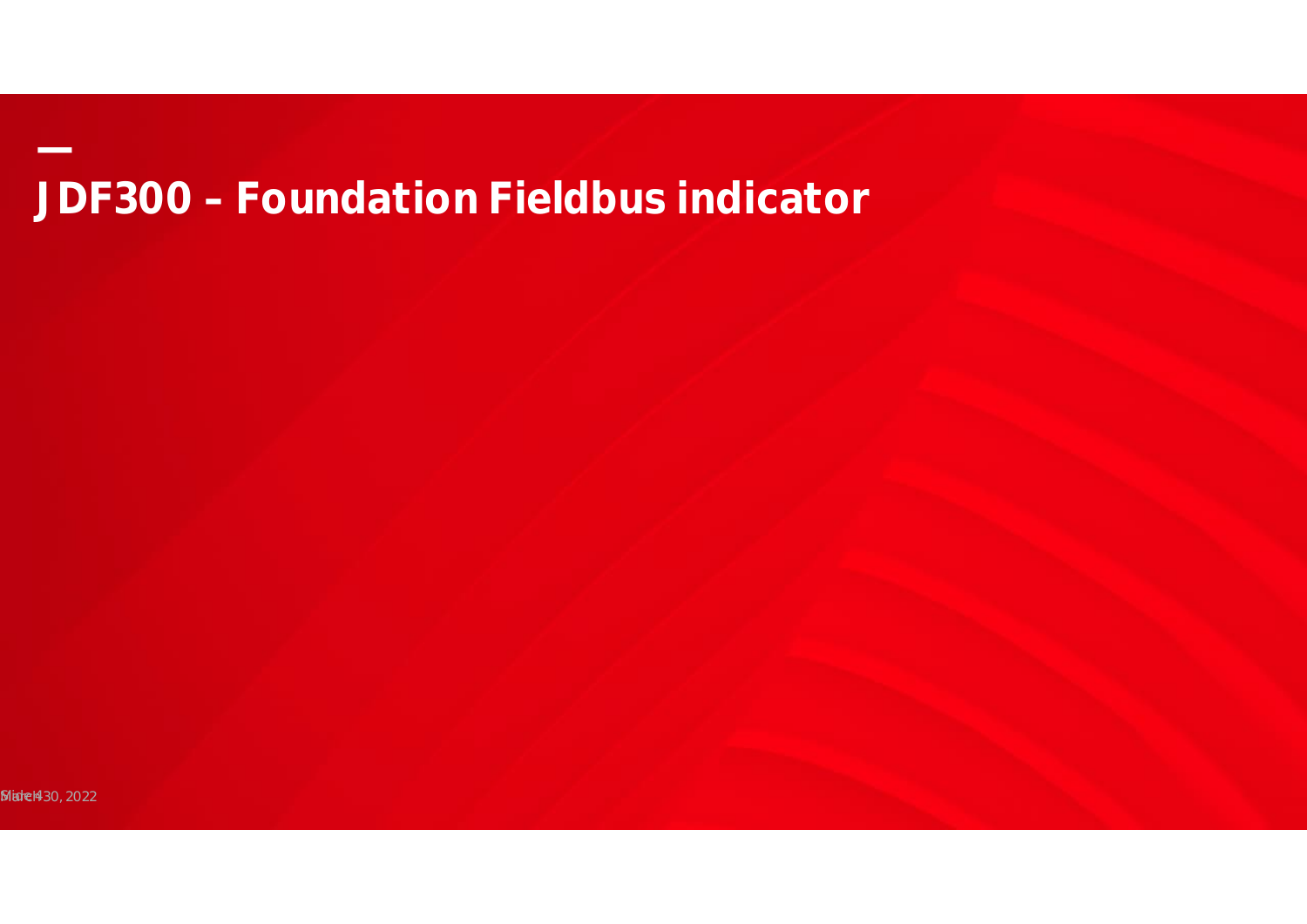## **— Introduction** JDF300 – Multivariable FOUNDATION™ Fieldbus Field Indicator

#### **Business Context**

- ABB offering in FOUNDATION™ Fieldbus frameworks has been historically composed by FF-based field measurement devices plus an indicator, the former code named 264IB.
- As 264IB has been discontinued, the current solution in case of projects was to mitigate the absence of a true indicator via the delivery of a full FF pressure transmitter "downgraded" to serve the purpose.
- In order to close the above range gap, ensure coherence with the global ABB FID platform and provide a common ITK registered version across FF offering, the project of JDF300 has been initiated.



**264IB FF Indicator**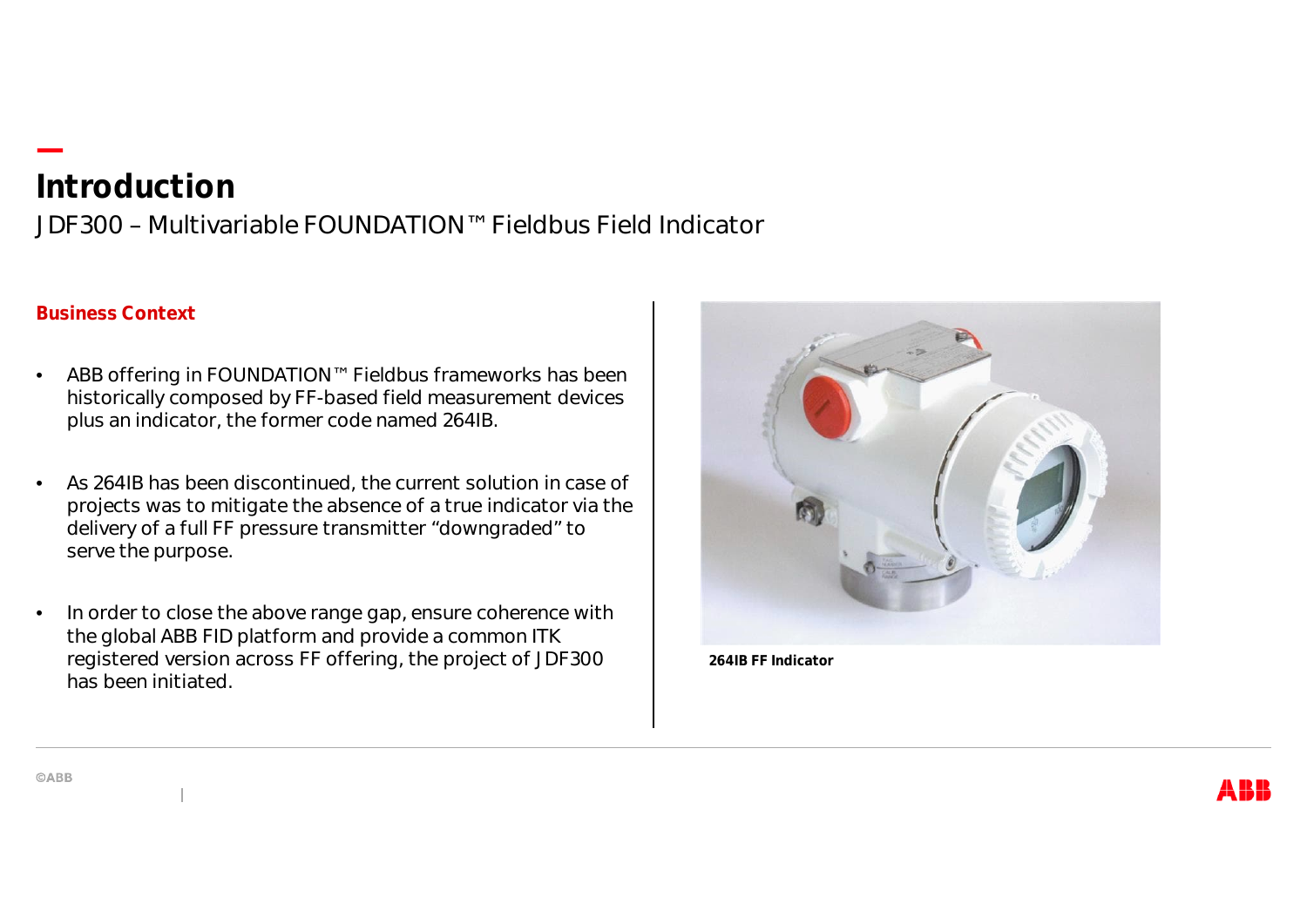## **— Product Look and Feel**

JDF300 – Multivariable FOUNDATION™ Fieldbus Field Indicator

#### **Macro specs**

- 2600T family look and feel
- L1 display with common HMI operational logics, including Easy Setup
- Hazardous Area Certified
	- ATEX
	- IECEx
	- FM
- IP67 protection
- C5 corrosion protection painting
- Additional external push-button for haz-loc configuration



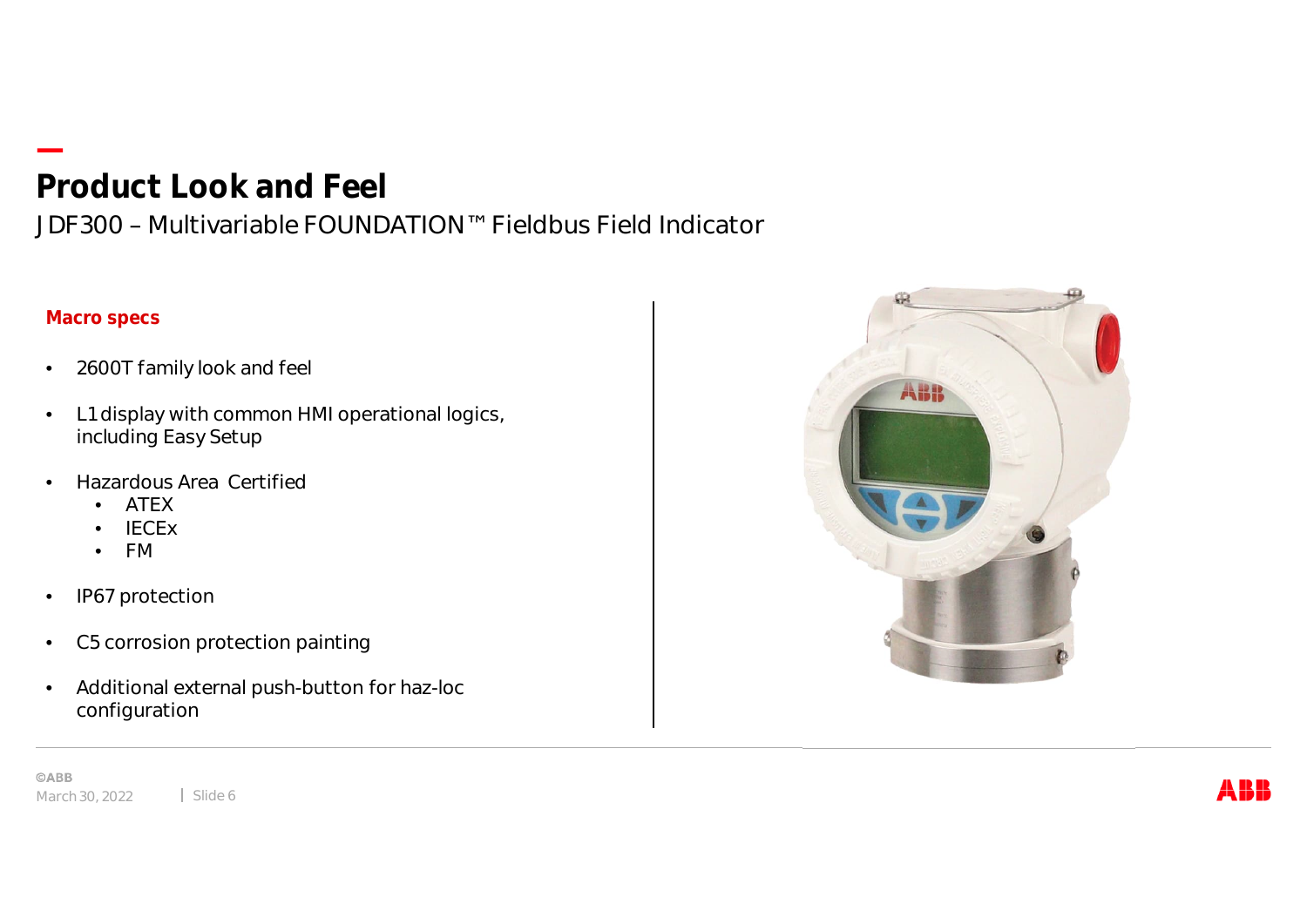## **— How do we answer the call?** JDF300 – Multivariable FOUNDATION™ Fieldbus Field Indicator

#### **Multivariable display visibility**

- Up to 8 variables, including measure goodness
- Single variable (P) displayed multiple times
- Set of variables (P, T, flow) displayed in sequence
- **Local display configuration**
	- Tailored for specific visualization
- **Multipurpose bracket system**
	- One bracket for wall & pipe installation

## **Remote Visibility Delocalized Control FF Network Fit**

#### **Library of function block available**

- 1 Arithmetic (+, -, average, etc)
- 1 Input selector (returns output based on rules on input received)
- 1 Control selector (as 'input selector' but with input from control blocks)
- 2 PID (Proportional, integral, derivative) **Backup LAS capability (Link Active Scheduler)**
	- JDF300 is able to auto-activate schedule of the planned activities on the network

**FOUNDATION™ Fieldbus architecture** allows JDF300 to process/receive any variable from existing FF network devices including:

- Pressure
- Temperature
- $-$  Flow
- Setpoint
- PID output (control variable %)

From both ABB and competitors' products

**©ABB** March 30, 2022 | Slide 7

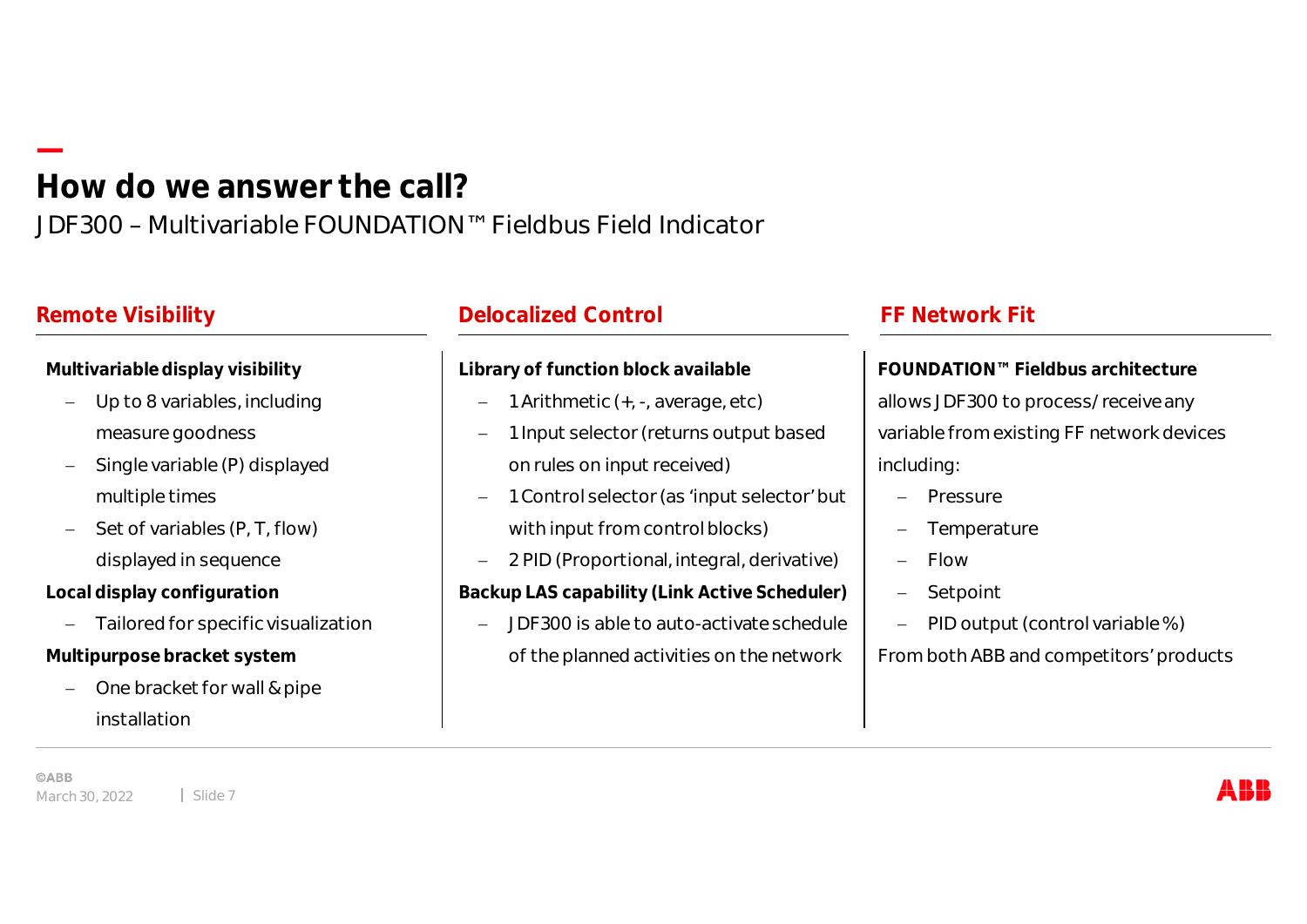## **— What are the benefits for the customer?** JDF300 – Multivariable FOUNDATION™ Fieldbus Field Indicator



## **Cost Saving**

- Lower operating cost: monitoring system can be designed in a simpler way
- Lower installation cost: store one bracket code for pipe and wall installation
- Lower cost of ownership: combined certification and modular spare parts reduce immobilized capital



## **Improved Control**

- Faster in field diagnostic improved by multiple simultaneously available data
- System failure recovery and stops avoidance through LAS capability



## **Enhanced Productivity**

- No operators running around: more data in the same place
- No costs for training: operating the devices is the same as ABB 266 models
- Improved operators' safety level due to elimination of need to reach difficult measurement points

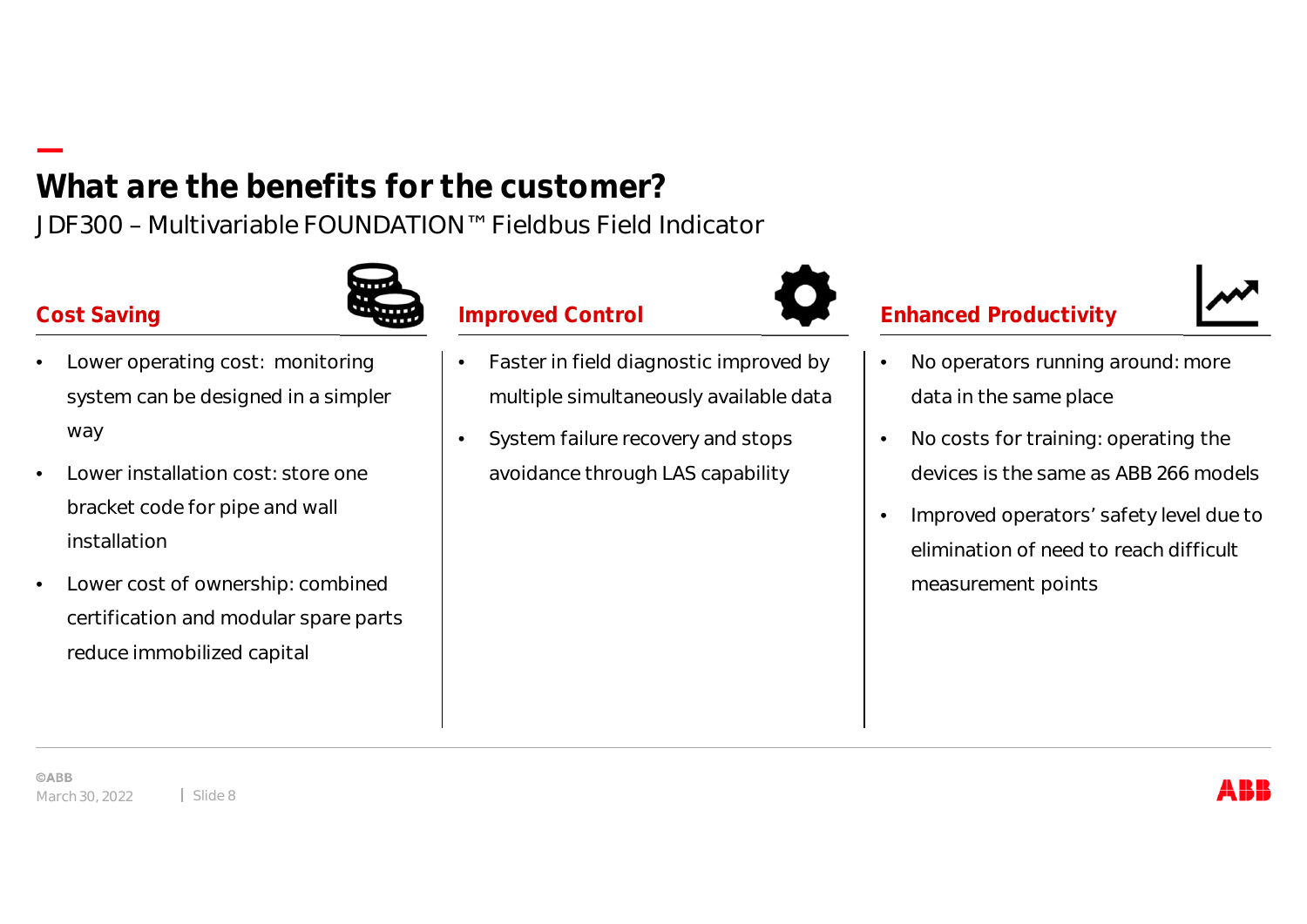**— In a nutshell…4 things to remember** JDF300 – Multivariable FOUNDATION™ Fieldbus Field Indicator

**Less operating cost: more data in the same place at the same time**

**Perfect fit in any FF network, no matter the devices brands**



**Less installation cost: a simpler system with a simple device**

**Improved diagnostics and control (LAS)**

**©ABB** March 30, 2022 | Slide 9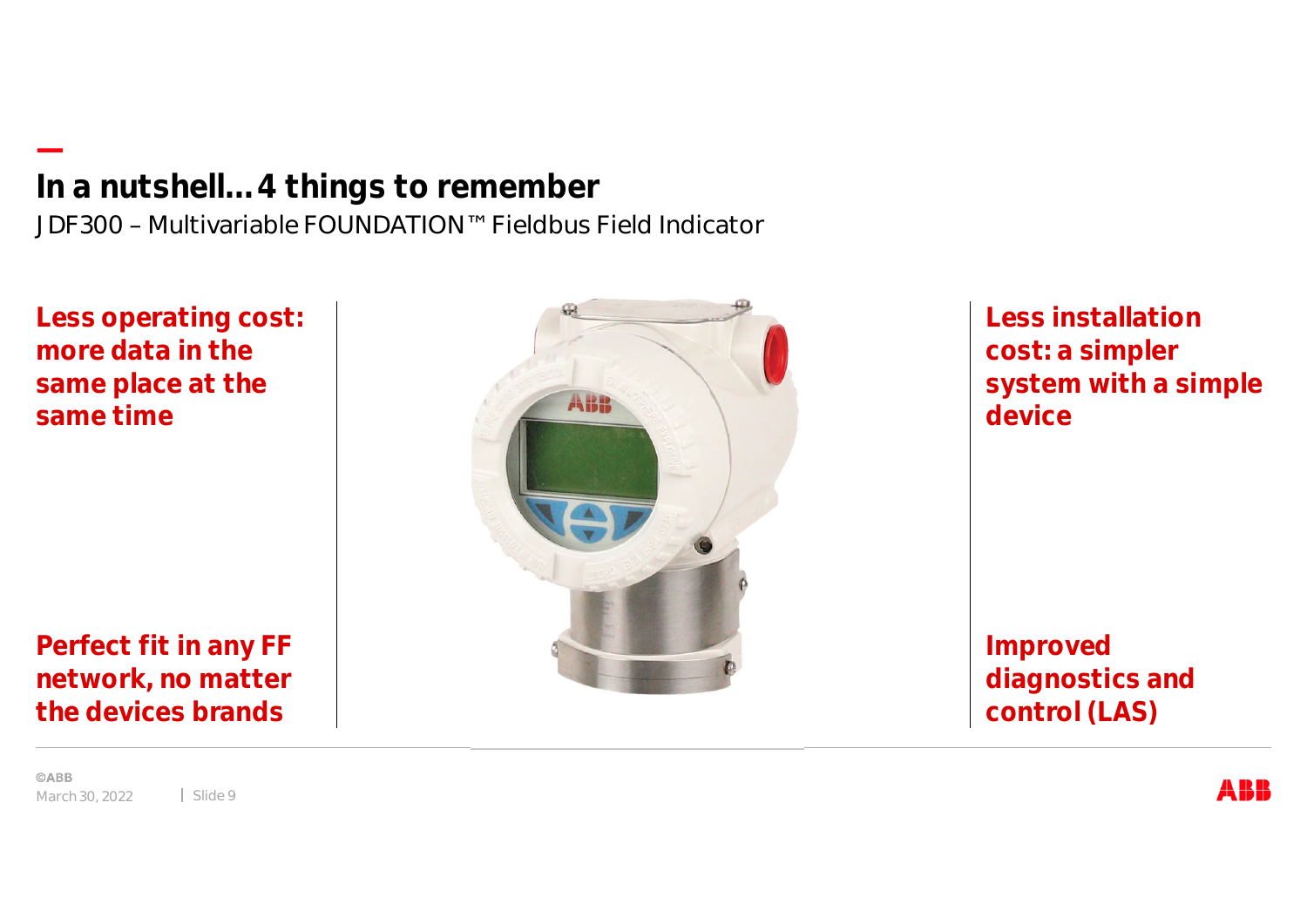JDF200 - Analog indicator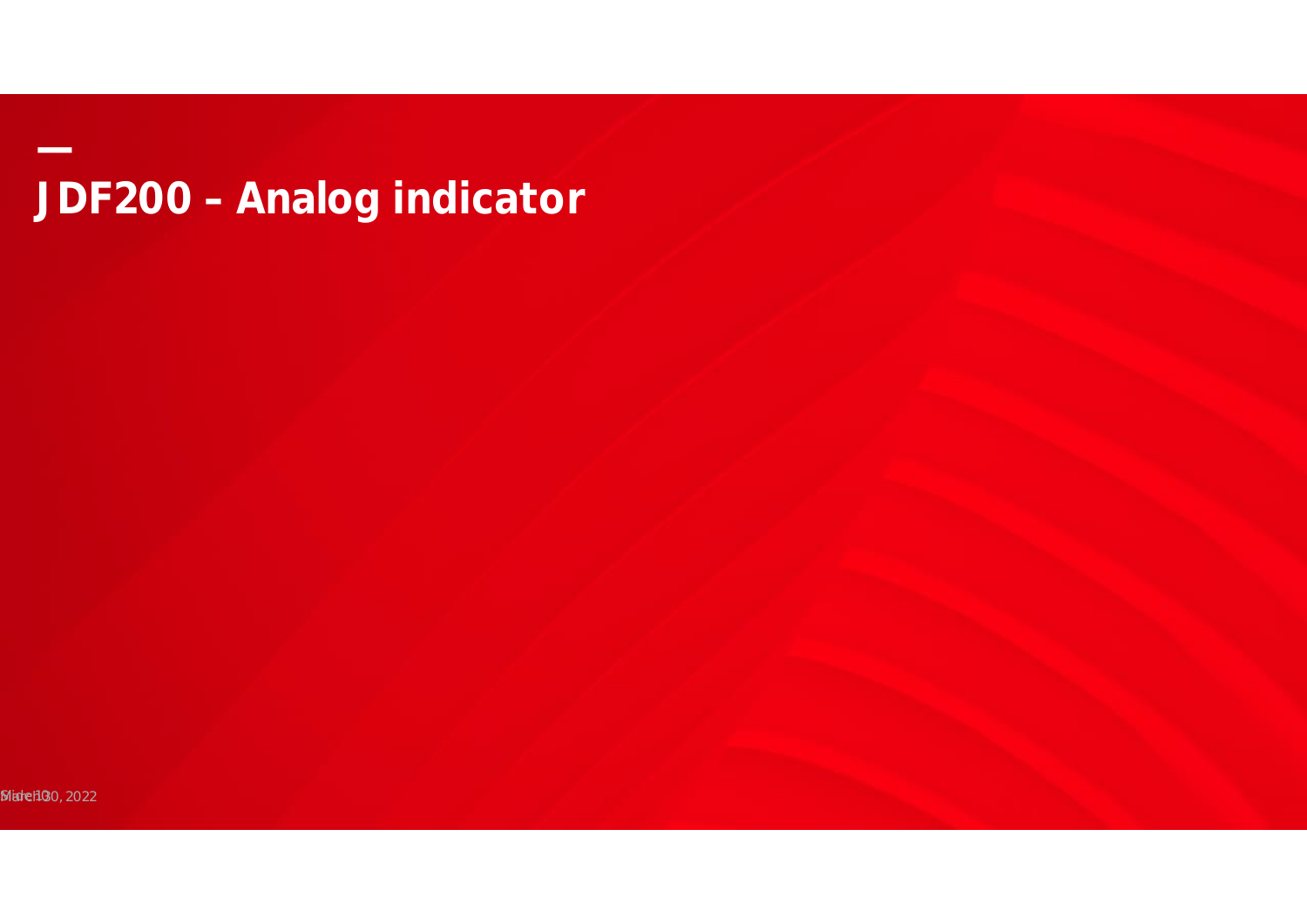## **— Introduction** JDF200 – Analog Field Indicator

### **Context**

- JDF200 has been conceived to replace the former 695FI
- JDF200 is featuring the ABB common, menucontrolled HMI

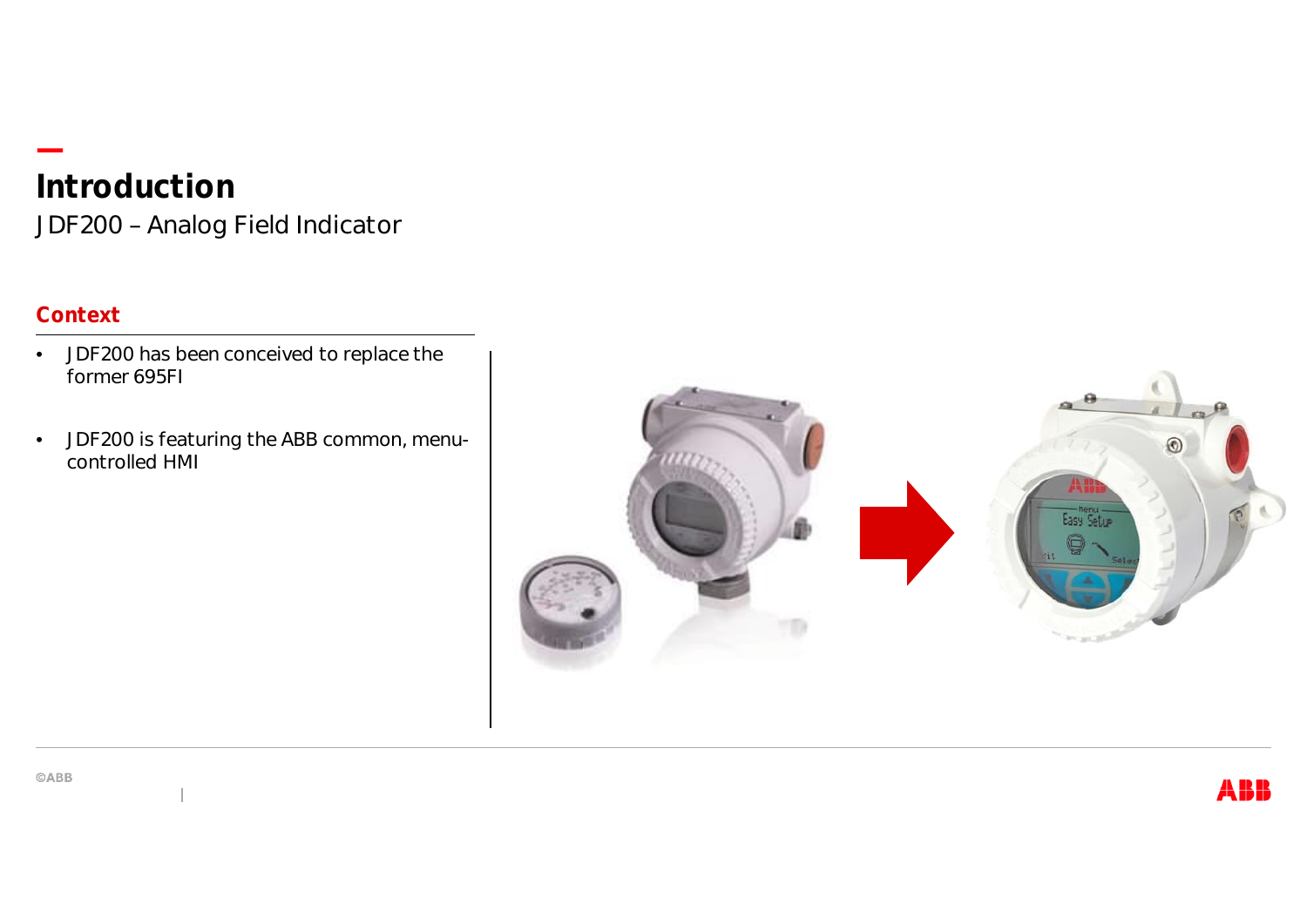## **— Product Look and Feel** JDF200 – Analog Field Indicator

## **Key Features**

- Loop-powered device
- 4…20 mA signal not to be interrupted in case of failure
- The menu-controlled LCD will allow intuitive configuration
- Square root and most common transfer functions are available
- Alarm on failure notified by flashing icon on display
- Compatible with all 4 to 20 mA, 2-wire systems
- Rugged, compact, lightweight, enclosure compliant to IP67 and NEMA 4x
- Corrosion resistant painting (C5 level)



**©ABB**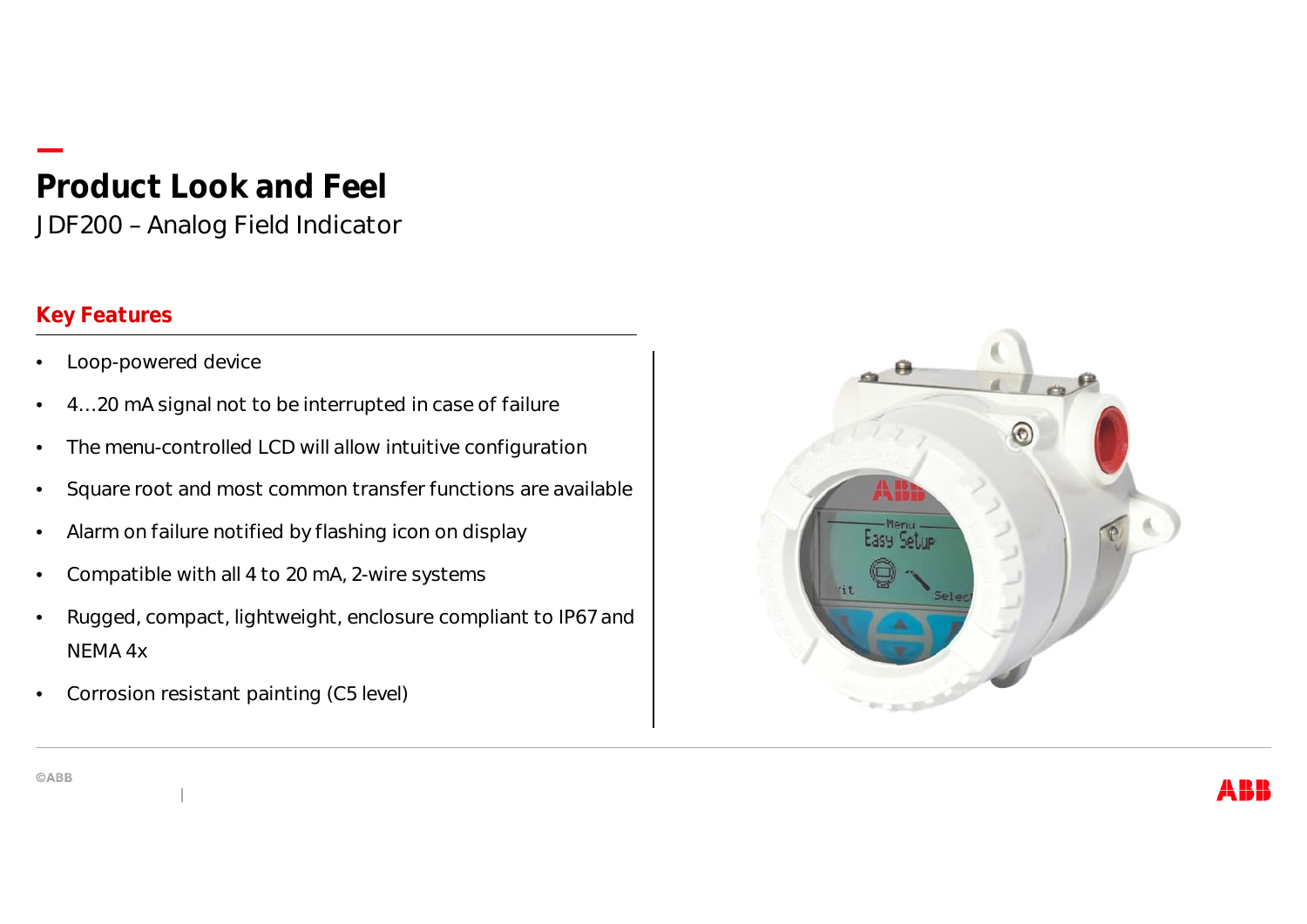## **— Performance Overview** JDF200 – Analog Field Indicator

## **Key Features** *Potential*

- Indication accuracy
	- Digital:  $\pm 0.10\%$  of span (16 mA)  $\pm 1$  digit
	- Bar graph: ±1%
- **Resolution** 
	- 16-bit conversion
- Ambient temperature effect
	- $\cdot$   $\pm$ 0,15% of span (16 mA)

By applying an appropriate input scaling, JDF200 shows: **Current** Pressure Temperature Level Mass and Volume Flow Heat Transfer Rate Custom variable

Since JDF200 is compatible with all 4 to 20 mA, 2-wire systems and allows visualization of different variable types, it can be coupled to all field devices where indication at eye-level is required.

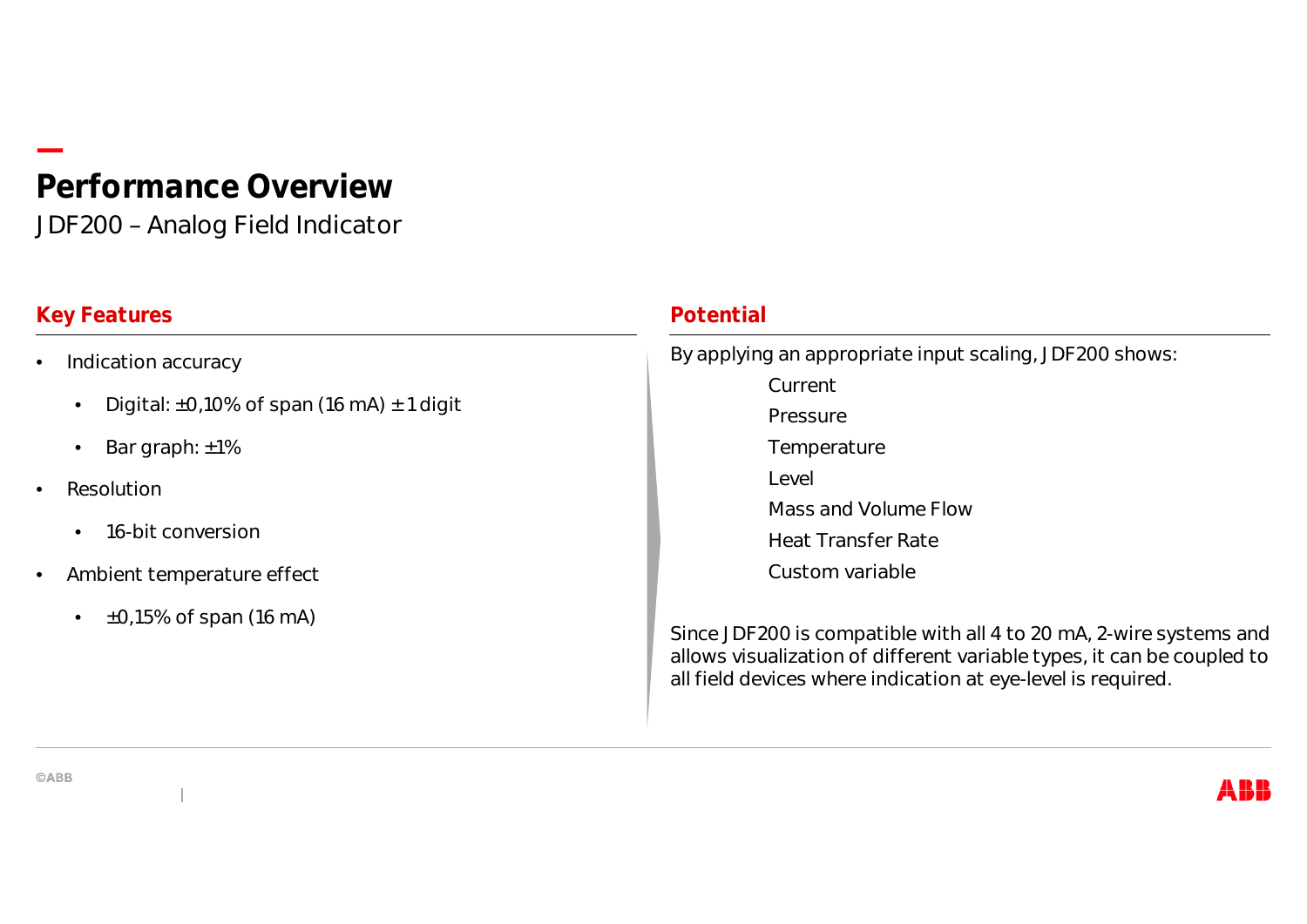## **— HMI and Board Overview** JDF200 – Analog Field Indicator

## **Modularity**

In-field replaceable conversion board In case of failure, it can be replaced in seconds without removing the field indicator from the process

Part number printed on the terminal block for quicker reference.



## **Common HMI for better usability**



#### **Easy setup**

Allows easy and quick installation and startup without the need to use complicated additional tools.

**Multilanguage menu**

Wherever the transmitter will end up, thanks to its multi-language interface, the user will be able to navigate in English, German, Italian, French and Spanish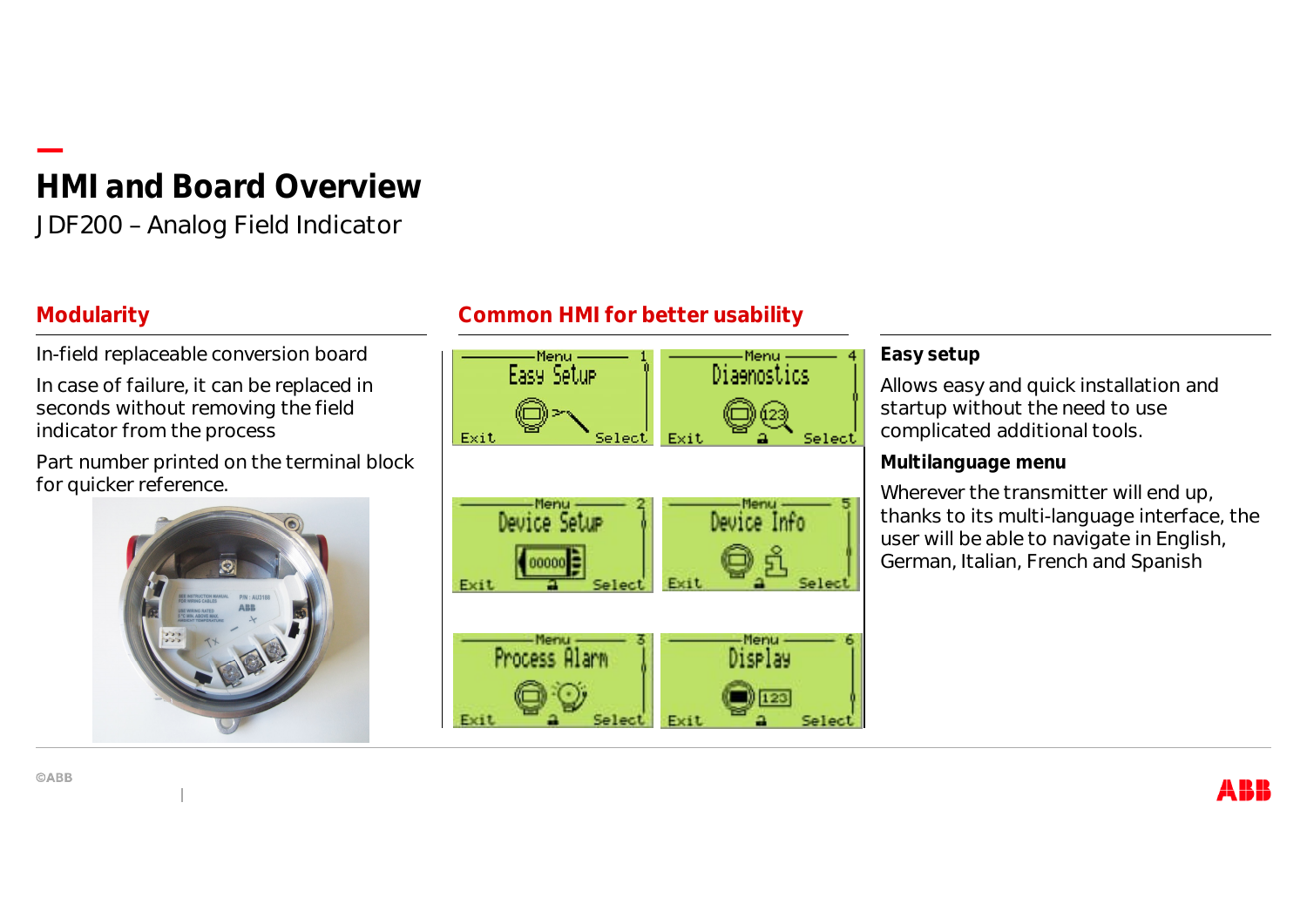## **— What are the benefits for the customer (1 of 2)?** JDF200 – Analog Field Indicator

#### **Installation**

- Installation is easy thanks to the V-Bolt supplied as standard.
- In case of wall mounting, four, casted, accessible holes will grant total ease of installation

### **Operation**

- Wide, easy-to-read display with 90° step rotation possibility
- Multilingual, intuitive, guided device configuration menu
- Compatible with all 4-20mA devices (P, T, flow, level, current or heat transfer rate)

### **Installation Benefits**

• Optimal flexibility

- No need of over-specifying
- Ease of operation

#### **Operation Benefits**

- The measure you need where you need
- JDF200 set-up in a minute
- Minimal need of referring to documentation
- Perfect match regardless from the measurement type
- Enhanced flexibility



**©ABB** March 30, 2022 | Slide 15

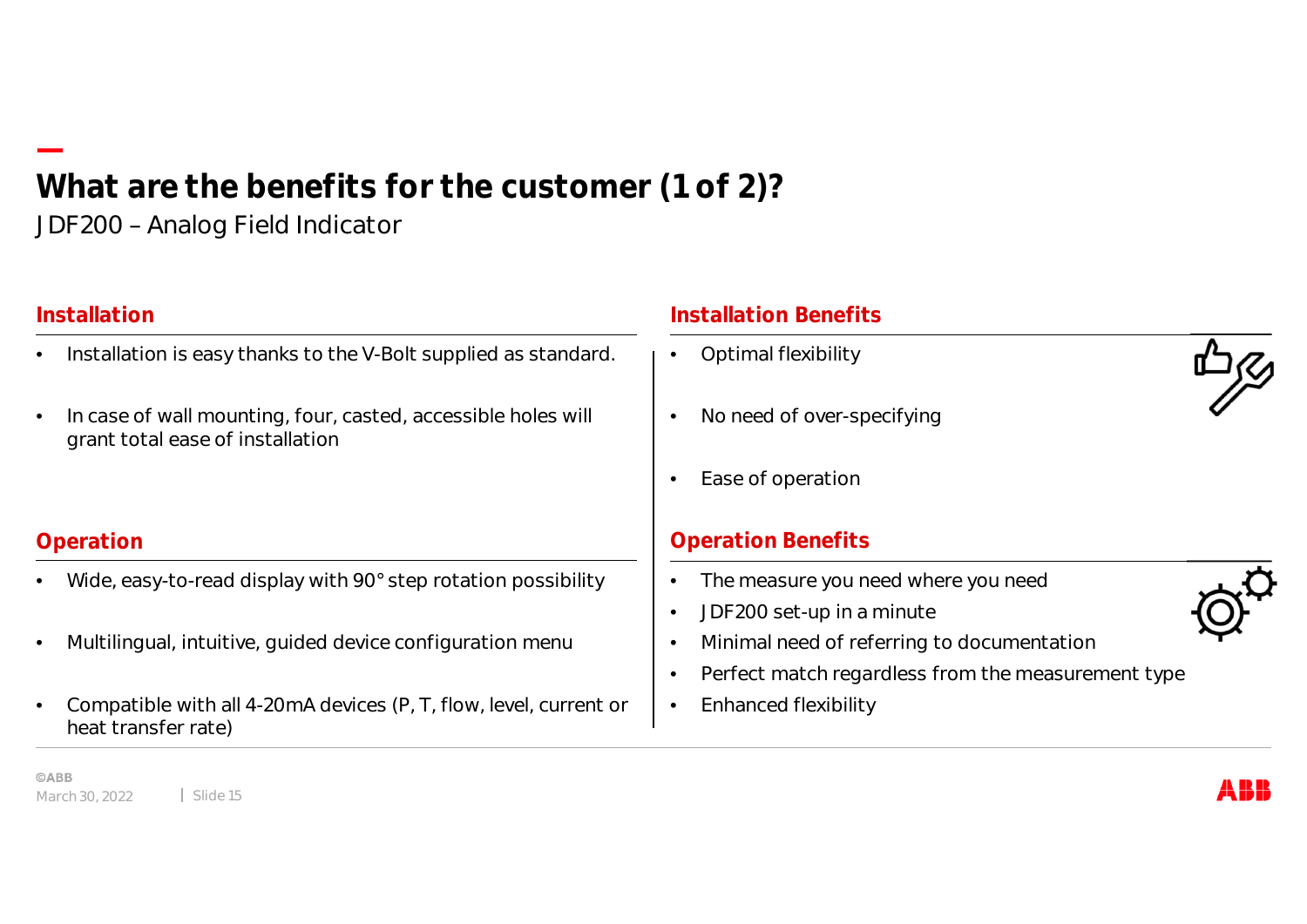## **— What are the benefits for the customer (2 of 2)?** JDF200 – Analog Field Indicator

### **Diagnostics**

- Flashing icons and error codes according to NAMUR standard
- Customizable alarm messages acc.to input signal thresholds (saturation and fail)

#### **Maintenance**

- 4…20 mA will not be interrupted in case of failure
- Conversion board easily accessible

#### **Diagnostics Benefits**

- Clear indication with relevant troubleshooting
- Field issues can be approached easily with meaningful alarm strings

#### **Maintenance Benefits**

• Comprehensive asset protection



• Fast operations on the field reduce maintenance costs